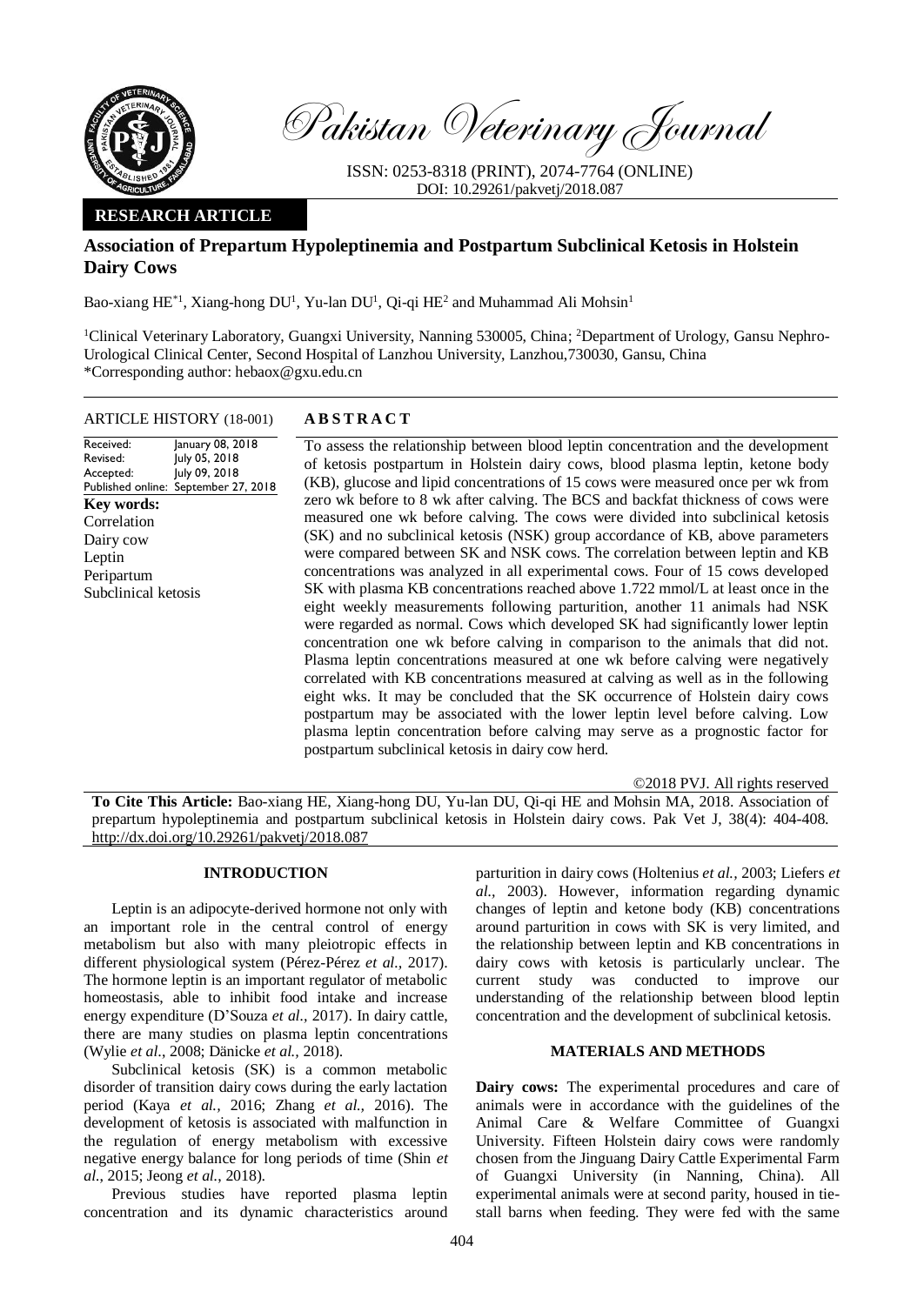diet keeping the same environmental and managerial conditions.

**Sample collection:** Blood samples were collected in the morning before milking and feeding. Blood was then centrifuged on site (750×g for 10min) to separate plasma. All blood plasma samples were kept on ice and were sent to our laboratory for measurements or were stored at - 20ºC prior to leptin measurement.

Blood samples were collected at 1 wk prepartum, on the day of calving (Wk 0) and then once per wk for eight wks. The experimental cows were categorized into the sub-clinical ketosis (SK) and no sub-clinical ketosis (NSK) by the ketosis diagnostic criteria of ketone bodies above 1.722 mmol/L (10 mg/dL) (Li *et al.,* 2016).

**Measurements of blood plasma leptin, ketone body, glucose and lipid concentrations:** Plasma leptin concentration was measured with a double-antibody radioimmunoassay according to the method described earlier (Cheng *et al.,* 2007). The inter- and intra-assay coefficients of variation (CV) were 9 and 6% and the sensitivity was 0.2 ng/mL for leptin. Plasma KB, including acetone, acetoacetate and *β*-hydroxybutyrate, was measured by salicylaldehyde spectrophotometry (Li *et al.,* 2016). Plasma glucose concentrations were measured by enzymatic colorimetric assays. While plasma lipid concentration was measured using a phosphovanillin spectrophotometry method (Frings and Dunn, 1970). The inter-assay CV was  $\leq 9.7\%$  and the intra-assay CV was ≤5.1% for all measurements except leptin.

**Measurements of body condition score and backfat thickness:** Body condition score (BCS) was measured as a method of Edmonson *et al.* (1989). Backfat thickness (BFT) is the thickness of subcutaneous fat layer. Measurements of BCS and BFT were implemented at  $7\pm3$ days before calving.

**Statistical analyses:** SPSS statistics software was used in this study, one-way repeated measure analysis of variance was used to determine significant differences. The dynamic linear correlations were analyzed as Pearson Correlation coefficients. The Mann-Whitney test was used for BCS and the Student's *t-*test was used for BFT in SK and NSK Cows. Differences were considered significant when P<0.05.

### **RESULTS**

Among 15 cows used in this study, none developed obvious symptoms related to ketosis, but 4 cows had KB above 1.722mmol/L at least once and were then classified into the SK group according to the diagnostic criteria as stated earlier. The other 11 cows had KB below 1.722mmol/L at all measurement time points and were classified into the NSK group. The incidence of SK was 26.7% among all experimental animals. During the experimental period, the daily milk yields per cow in SK and NSK cows were  $20.1 \pm 2.4$  and  $21.1 \pm 1.6$  kg, respectively, while SK cows consumed 1.1 kg less concentrate per cow per day than NSK cows. Notably, milk yield increased 45.2% from wk one to wk four postpartum in SK cows, which was associated with the onset of SK, while milk production increased only 13.9% in NSK cows in the same time period. In the first 10 days after the onset of SK, the SK cows produced 0.66 kg less milk per cow per day than NSK cows.

**Leptin concentration in SK and NSK animals:** Plasma leptin concentrations differed between SK and NSK cows in the entire experimental period as shown in Fig.1A. The average plasma leptin concentrations in SK and NSK cows were 0.73±0.6 and 2.15±0.46 ug/L, respectively, and there was a significant difference between two groups (P<0.001). At one-wk prepartum, leptin concentrations for the four cows which eventually developed SK were either undetectable or very low, resulting in a mean leptin concentration of 0.06 ug/L, which is 27.8 fold lower (P<0.001) than the mean leptin level in the 11 cows that did not develop SK (Fig. 1A). In the dynamic changes of plasma leptin concentrations, SK cows had a long-time wave from wk 0 to wk 7 postpartum, then jumped up to the peak, while NSK cows had several smaller waves during the same time (Fig. 1A).

**Ketone body, glucose and lipid concentrations in SK and NSK cows:** Along with changes in leptin concentrations, plasma KB also showed significant differences between NSK and SK cows. The average plasma KB concentration was very significantly higher in SK cows than that in NSK cows (0.98±0.44 *vs* 0.38±0.07 mmol/L, P<0.001). Notably, the KB concentrations were not significantly different between NSK and SK animals at one wk prepartum (Fig. 1B). However, KB levels increased steadily in the first four wks after parturition in SK animals. In contrast, the KB levels of the NSK animals increased only slightly at calving, and then maintained a lower level during the early lactation period. As a result, the SK animals had KB levels significantly higher than those of the NSK animals at 0, 2, 3, 4, 5, 6 and 8 wks postpartum. The peak of average plasma concentration occurred at four wks postpartum in the current study (Fig. 1B).

The average plasma glucose concentrations during the experiment in SK and NSK cows were  $3.96\pm0.3$  and 4,21+0.2 mmol/L, respectively, and there was a significant difference between them  $(P<0.01)$ . The average plasma lipid concentrations in SK and NSK cows were 2.9+0.6 and  $3.1 \pm 0.6$  mmol/L, respectively, with no difference between the two groups. In the dynamic changes of plasma concentrations, unlike leptin and KB, glucose (Fig. 1C) and lipid (Fig. 1D) concentrations showed no consistent changes during the entire experimental period. Plasma glucose concentration seemed to be slightly high at one wk before calving in both the SK and NSK animals and then slightly reduced at the day of calving, but the decrease was minor and not significant (Fig. 1C). However, the plasma glucose concentration in the SK animals appeared lower than in the NSK animals at 0-4 wk postpartum, and there was a significant difference between two groups at 4 wks, although no difference was observed at any other time points. Plasma lipid levels seemed to be similar from one wk prepartum till three wks postpartum, and then increased slightly afterwards. These changes were not significant either (Fig. 1D). No difference in lipid levels was observed between SK and NSK animals at any stage of observation in the current study.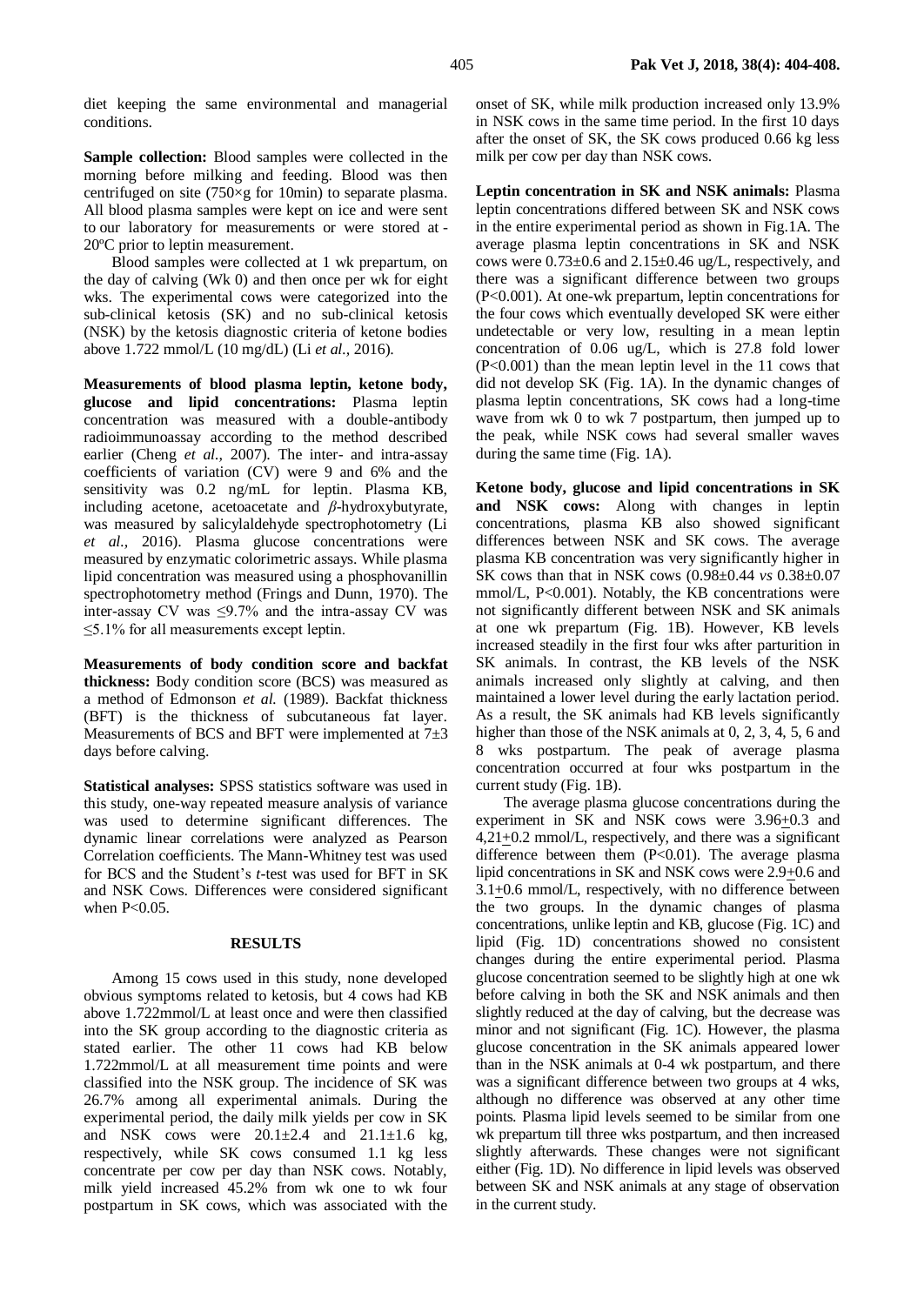

**Fig. 1:** Plasma dynamic levels of leptin, ketone body, glucose, and lipids. The effect of wk relation to parturition on plasma level of leptin (A), KB (B), glucose(C), and lipids(D) in dairy cows classified as suffering from sub-clinical ketosis (SK, n=4) on no sub-clinical ketosis (NSK, n=11). Data were presented as means with standard error.



**Fig. 2:** Correlation between preparturition leptin and postpartum ketone body concentrations. Plasma leptin concentration measured at one wk preparturition (Day-7) showed consistent negative correlations with plasma KB concentrations measured at 4 (Day 28, r=-0.5190, P<0.0474) and 8 (Day 56, r=-0.4352, P<0.1050) wks postpartum. Negative correlations were also obvious between preparturition leptin and postparturition KB measured at other time points.

**Correlation between leptin and ketone body concentrations:** In Table 1, it has been shown that positive correlations existed between postpartum leptin and preparturition leptin concentrations, the positive correlations also existed between postpartum KB concentrations and preparturition KB in Table 2. It was revealed negative correlations existed between postpartum leptin concentrations and preparturition KB concentrations except wk 2 in Table 1. The negative correlations also existed between postpartum KB concentrations and preparturition leptin concentrations in Table 2, the higher negative correlations among them appeared wk 4 and wk 8 showed as Fig. 2.

**Body condition score and backfat thickness in SK and NSK cows:** All 15 cows in the present study had an average BCS of 2.7+0.3 at one wk prepartum, and there was no significant difference between SK and NSK cows.

The average BFT at one wk prepartum was 4.2+0.4 mm, and there was a significant difference between SK and NSK cows (3.7±0.1 *vs* 4.4±0.4 mm, P<0.01).

#### **DISCUSSION**

A unique feature of our current study is that we investigated a natural herd of dairy cows without experimental manipulation before or after the study. The herd has an average BCS of 2.66+0.29 at 1 wk prepartum which is very low in comparison with other studies such as 3.1-3.3 (Abuajamieh *et al.,* 2016), 3.5-3.7 (Shin *et al.,* 2015) and 3.4-3.5 (Gillund *et al.,* 2001). The average BFT of 4.2±0.2 mm prepartum is also lower than 4.9-6.1 mm from (Vandehaar *et al.*, 1999), >6 mm from (Reist *et al.,* 2003), and 5.4 mm from (Carriquiry *et al.,* 2009). It is clear that the cows in the present study were much leaner than those reported by others as referred above.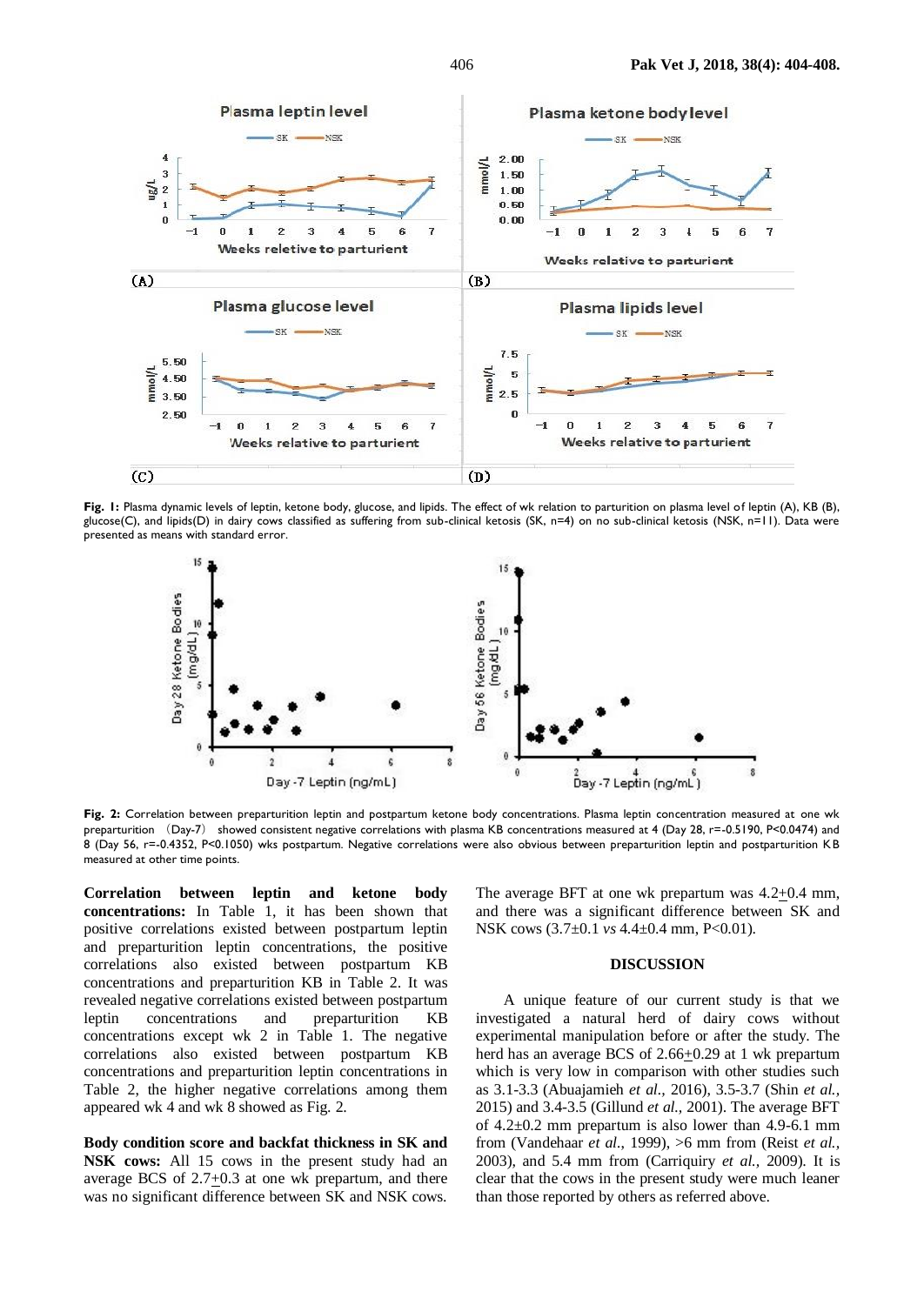**Table 1:** Correlation coefficients of postpartum leptin concentrations with leptin and ketone body concentrations measured at prepartum

| Post-partum   | Preparturition | P value | Preparturition | P      |
|---------------|----------------|---------|----------------|--------|
| period (week) | leptin         |         | КB             | value  |
| 0             | 0.7081         | 0.0031  | $-0.3201$      | 0.2447 |
|               | 0.5542         | 0.0321  | $-0.0218$      | 0.9384 |
| 2             | 0.6469         | 0.0091  | 0.0834         | 0.7677 |
| 3             | 0.0961         | 0.7334  | $-0.0667$      | 0.8132 |
| 4             | 0.2715         | 0.3277  | $-0.3528$      | 0.1922 |
| 5             | 0.4094         | 0.1296  | $-0.3903$      | 0.1503 |
| 6             | 0.3728         | 0.1711  | $-0.4580$      | 0.0860 |
|               | 0.5010         | 0.0571  | $-0.5146$      | 0.0497 |
| 8             | 0.0718         | 0.7993  | $-0.3723$      | 0.1717 |

Preparturition measurements were made at 7±3 day before calving. Week 0 represents measurements made at the day of calving. Data shown are Pearson correlation coefficient from measurements of 15 cows. KB: Ketone body.

**Table 2:** Correlation coefficients of postpartum ketone body concentrations with leptin and ketone body concentrations measured at prepartum

| Post-partum   | Preparturition | P value | Preparturition | P value |
|---------------|----------------|---------|----------------|---------|
| period (week) | Leptin         |         | КB             |         |
| 0             | $-0.2513$      | 0.3664  | 0.6315         | 0.0150  |
|               | $-0.1777$      | 0.5264  | 0.4508         | 0.0917  |
| 2             | $-0.2283$      | 0.4132  | 0.4846         | 0.0671  |
| 3             | $-0.3400$      | 0.2150  | 0.3620         | 0.1849  |
| 4             | $-0.5190$      | 0.0474  | 0.4006         | 0.1389  |
| 5             | $-0.1488$      | 0.5967  | 0.1599         | 0.5692  |
| 6             | $-0.2380$      | 0.3930  | 0.2682         | 0.3338  |
| 7             | $-0.1087$      | 0.6998  | 0.2375         | 0.3490  |
| 8             | $-0.4352$      | 0.1050  | 0.0111         | 0.9686  |
|               |                |         |                |         |

Preparturition measurements were made at 7±3 day before calving. Wk 0 represents measurements made at the day of calving. Data shown are Pearson correlation coefficient from measurement of 15 cows. KB: Ketone body.

In the present study, the dynamic changes of plasma leptin concentrations in SK and NSK cows were reported (Fig.1A), from which two points may be concluded. First, the leptin concentration of SK cows had a larger increase postpartum relative to its lowest level prepartum. It increased 17.6 times in the first wave from trough of 0.06ng/mL at one wk prepartum to the crest at 3 wks postpartum. This number increased 8.4 times in the 2nd wave from the trough of 0.27ng/mL at 7 wks to the crest at 8 wks postpartum, while the leptin level of NSK cows only showed a small increase postpartum relative to its lowest level (1.46 ng/mL) at calving day, no more than 2 times from trough to crest among all waves. After pondering this situation we analyzed the correlation between leptin and KB concentration in SK and NSK cows and found the correlative coefficient (r=0.497, n=40, P<0.01) was higher in SK cows than that  $(r=0.251, n=110,$ P<0.05) in NSK cows. From these results it may be suggested that the more the plasma leptin concentration increases from its lowest level before calving to the peak in early lactation stage in cows, the higher the KB concentration is, the higher the risk of ketosis is. Second, the fewer waves in dynamical change of leptin level in SK cows during test suggested another abnormal characteristic of plasma leptin hormone secretion. The reason for this is probably related to the over-mobilization of body fat for long periods of time. Because of the sustaining higher energy demand for lactation in the early lactation stage, the body of SK cows needs to produce more leptin relative to itself for a long time, so as to accelerate energy supply by adipolysis, thus body fat becomes over-mobilized, so ketosis occurred. In NSK

407 **Pak Vet J, 2018, 38(4): 404-408.**

cows, leptin concentration showed more fluctuations in the same period.

In the present study, mean leptin concentration decreased from one wk before calving and reached the lowest level (1.46 ng/mL) at calving day, stayed lower at wk one (1.55 ng/mL) and then increased and maintained relatively normal levels for the following wks in NSK cows. This dynamic change of leptin concentration in NSK cows is consistent with changes (Block *et al.,* 2001; Holtenius *et al.,* 2003). However, the dynamic changes of leptin level were different in SK animals, in which the leptin level increased very largely from its lowest level around calving, even so it was still lower than that of the NSK cows at the same time. Our results are in accordance with those reported by Kerestes *et al.* (2009), in which the normoketonemic cows had higher plasma leptin levels than hyperketonemic cows during the test. However, the leptin levels of hyperketonemic cows did not increase after calving, which is different from our results, and this difference may have been caused by the unequal distribution of sampling time points. The leptin dynamic change of SK cows in our study is very similar to that in primiparous cows with BCS<3 (Meikle *et al.,* 2004). This is probably related to the fact that both studies have cows with similar parities (2 *vs* 1) and BCS of less than 3, especially with higher NEFA and KB levels. From our results, it is obvious that cows which eventually developed SK had a lowest leptin level at one wk prepartum and retained it until to calving, then it increased very largely relative to its the lowest value. In comparison, cows that did not develop SK had normal levels of leptin in blood plasma at late gestation and these normal leptin levels continued into early lactation.

In this study, we analyzed the relationship between plasma leptin and KB concentrations during the experimental time period around calving. It is of interest to note that leptin concentration measured at one wk prepartum was positively correlated with leptin concentrations measured at calving as well as during the first eight wks of lactation, although the correlation started strong and significant at wks 0, 1, and 2, and then weakened over time. As opposed to this, leptin concentrations from wk 0 to wk 8 were negatively correlated with prepartum KB concentration, with the correlation reaching a significant level at wk 7 (Table 1). These correlations indicate that leptin concentration in lactating cows could be positively associated with leptin levels during late gestation and could be negatively related to KB levels during late gestation.

An important finding from our current study is the negative correlation between prepartum leptin concentration and postpartum KB concentration in our experimental animals. The negative relation was consistent from wk 0 to wk 8 of which the strongest correlations occurred at wks 4 ( $r = -0.51$ ,  $P = 0.047$ ) and wk 8 (r=-0.44, P=0.105, Fig. 2). At 4 wks postpartum, plasma KB concentration can be predicted by prepartum leptin concentration as follows: Ketone-Wk 4 (mg/dL) =  $5.7900$  $-$  0.8916  $\times$  Prepartum Leptin (ng/mL). Findings of positive correlations between pre- and post-partum KB concentrations were expected and would be easily understandable: animals with higher KB levels during late gestation may have a higher probability to have high KB